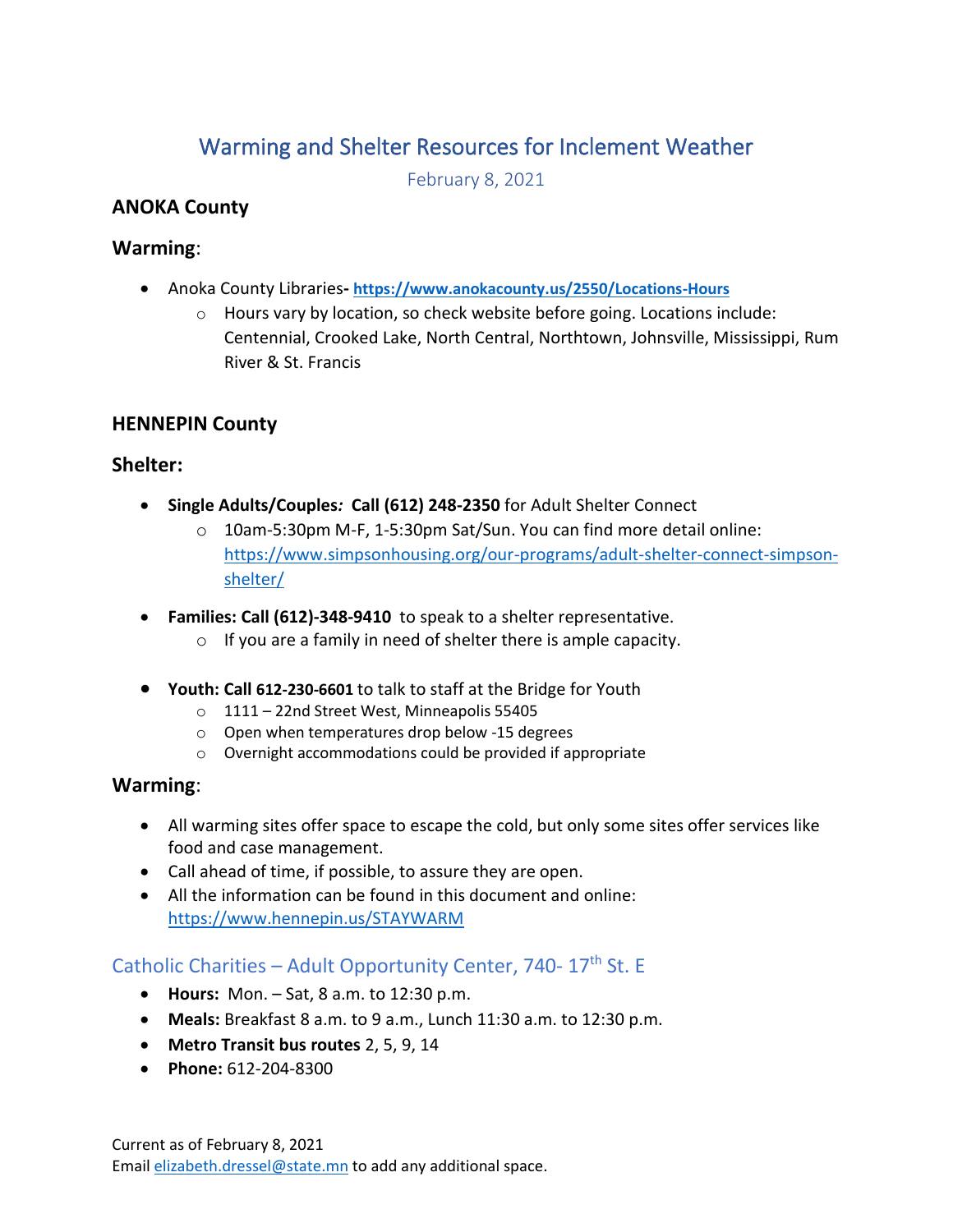## Hennepin County Government Center, 300 - 6<sup>th</sup> St. South

- **Hours**: 6 a.m. to 6 p.m., Monday through Friday
- **Metro Transit bus routes** 5, 14, 19, 22, 94, C Line
- **Light rail:** Blue Line and Green Line Government Plaza Station

### House of Charity – Food Centre, 714 Park Ave.

- **Hours**: Open weekdays, noon to 4 p.m. when windchill is at 0 degrees or lower
- **Meal**s: Public meals from noon to 1 p.m. every weekday no matter the temperature
- **Metro Transit bus routes** 5, 14, 19, 94 (Express), C line
- **Light rail:** Blue Line and Green Line U.S. Bank Stadium Station (0.2 mile walk)
- **Phone:** 612-594-2000

## Minneapolis Central Library – Resource Center, 300 Nicollet Mall

- **Hours**: Open Mondays and Thursdays 1:00 to 4 p.m
- **Resources:** Providing indoor heated space, WiFi and phone charging for a very limited number of people. One on one help from Hennepin County Human Services staff to sign up for county benefits and get connected with housing and crisis resources.
- **Metro Transit bus routes:** 5, 9, 18, 22, 25, 61, 94, 755, Metro C Line
- **Light rail:** Blue Line and Green Line Nicollet Mall station (0. mile walk)

## Minneapolis City Hall, 350 South 5<sup>th</sup> St.

- **Hours:** Open to the public from 6 a.m. to 6 p.m., Monday through Friday
- **Metro Transit bus routes:** 5, 14, 19, 22, 94, C Line
- **Light rail:** Blue Line and Green Line Government Plaza Station
- **Phone:** 612-596-9512

### The Bridge for Youth, 1111 22<sup>nd</sup> St. West (ages 10-17 only)

- **Hours:** Daytime hours and overnight accommodations could be provided if appropriate, Open when temperatures drop below -15 degrees
- **Metro Transit bus routes:** 2, 6, 12, 17, 114, 115
- **Phone:** 612-230-6601

## Youthlink, 41 12<sup>th</sup> St. North (ages 18-24 only)

- **Hours:** Monday–Friday, 24 hours a day and 24 hours a day on Friday 2/5 to Monday 2/8
- **Metro Transit bus routes:** 4, 6, 9, 12
- **Phone:** 612-252-1200